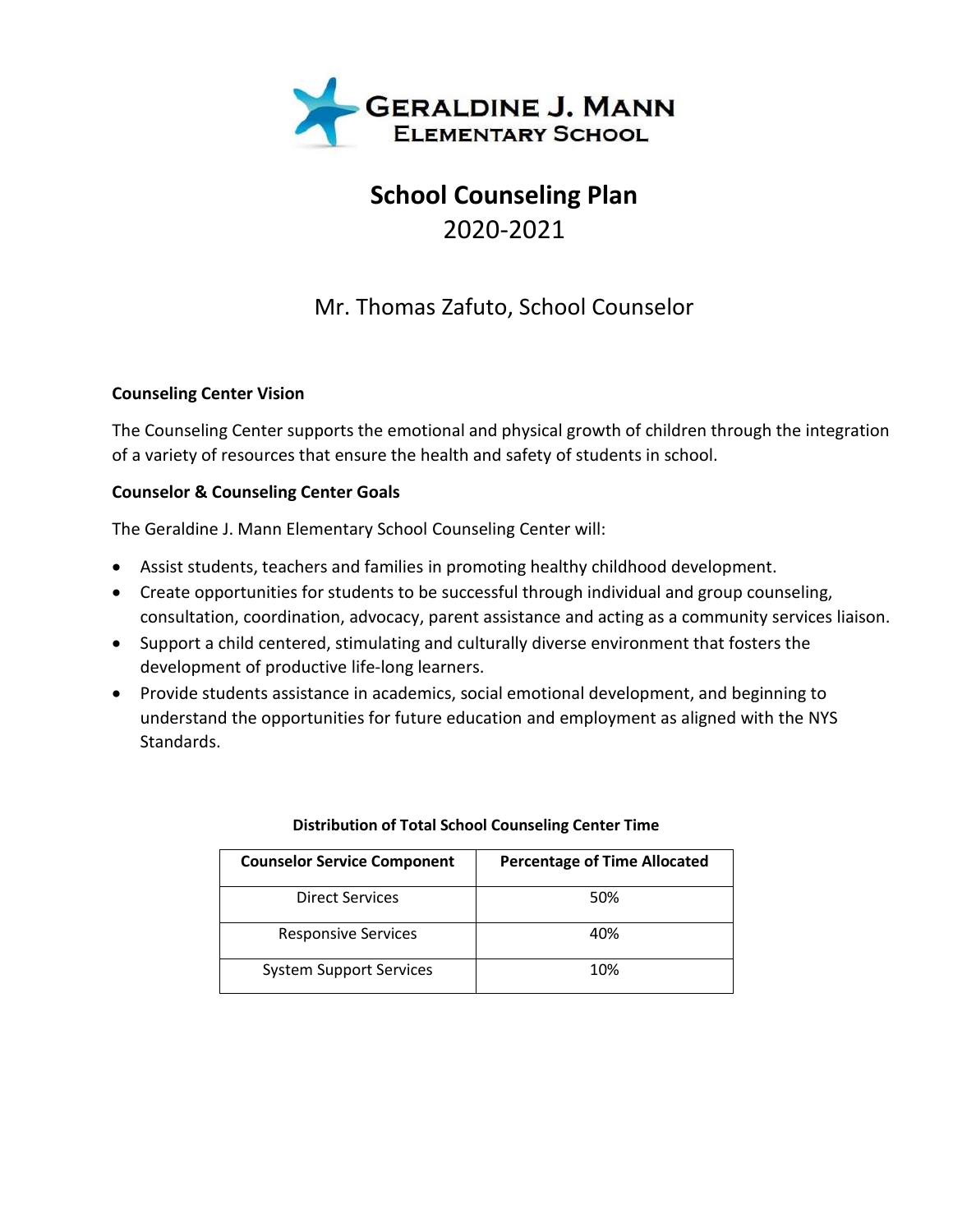### **Counselor Direct Student Services Summary (50%)**

## **School Counselor Core Curriculum**  The School Counselor meets monthly with each classroom to teach lessons that will help students be successful in and out of the school environment and provide all students with the knowledge and skills appropriate for their developmental level. **Individual Counseling** School Counselors work directly with students, families and support staff on deescalating or dealing with personal issues that arise both in school and in their personal lives that prevent them from being academically and/or socially/emotionally successful. **Group Counseling** School Counselors work with small groups to address and work on shared or similar needs. **Character Education** School Counselors will address/teach character education to enhance students' ability to be wellrounded students. **Counseling Topics may include but are not limited to:**  Anger management Character education Safety & Calling 911 Coping skills **Career Planning Career Planning** Meet the Counselor Friendship Skills **Feelings** Feelings **Attendance** Personal& Dental Hygiene Decision Making Drug/Alcohol Awareness Grief & Loss **Positive Behavior** Stranger Danger Danger Good Touch/Bad Touch Crganizational Skills Self-awareness Internet Safety **Bullying & Dignity Act** Be a Buddy, Not a Bully Social Skills **Acceptance of Self and Others** Mindfulness

## **Counselor Responsive Services Summary (40%)**

### **Individual Counseling**

School Counselors work directly with students, families and support staff on deescalating or dealing with personal issues that arise both in school and in their personal lives that prevent them from being academically and/or socially/emotionally successful.

#### **Small Group Counseling**

School Counselors include all parties that are involved in a crisis to deescalate, foster sharing, differentiate between each other's perceptions, and provide support.

#### **Crisis Response**

School Counselors provide short term intervention in response to emergent student issues. As mandated reporters, they will hotline any suspected risks, assist Child Protective Services (CPS), Law Guardians, Truancy Officers, and other agencies on an as needed basis. School Counselors also communicate with Crisis Services to support students and families that are in crisis.

#### **Home visits**

School counselors, with the assistance of another staff member, will conduct home visits on an as needed basis.

### **Dignity for all Students (DASA) Coordinator**

New York State's Dignity for All Students Act (The Dignity Act) seeks to provide students with a safe and supportive environment, free from discrimination, intimidation, taunting, harassment, and bullying on school property, the school bus and at school functions.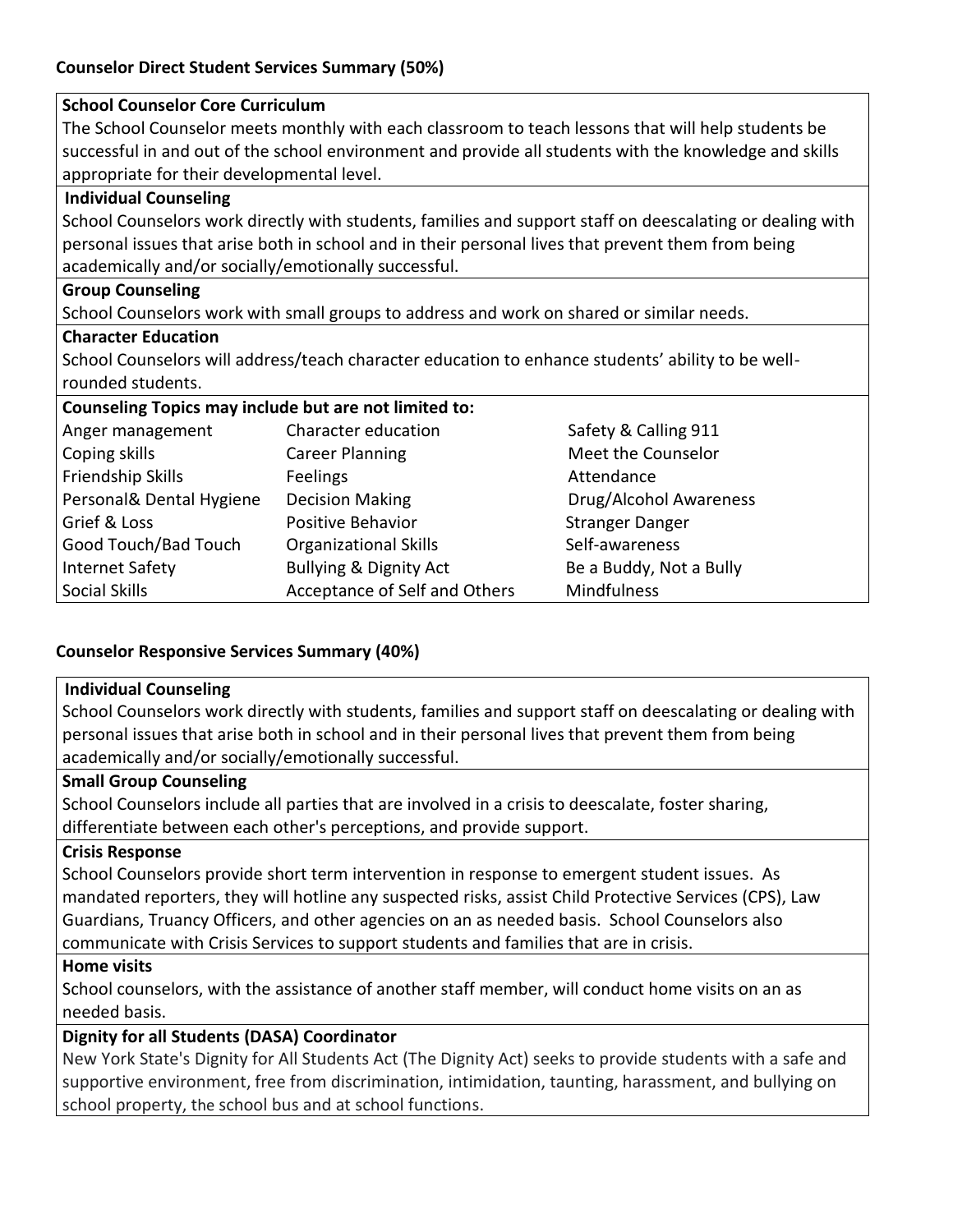## **Community Agency Referrals**

Mental Health Counseling, CPS, Law Guardians, Domestic Violence, Basic Needs (food, clothing, shelter) Coordination with gateway Services, Focus on Families and Food Banks

#### **Student Support**

The School Counselor is a member of the Student Teacher Action Response Team (START) contributing to the development of Section 504 Plans, Referrals to the Committee on Special Education (CSE), Functional Behavioral Assessments and the Development of Behavior Intervention Plans. *School Comprehensive Education Plan Action Step - Student Perceptions*

■ The School Counselor will survey teachers and students to identify students in need of social emotional support and topics for direct instruction. Classroom instruction, small group counseling and individual counseling will be scheduled based on the data obtained.

### **Attendance Team**

The School Counselor tracks student attendance data, identifies trends and coordinates interventions that include parent phone calls, letters, home visits, parent meetings, referrals to agencies and Child Protective Services (CPS).

*School Comprehensive Education Plan Action Steps - Chronic Absenteeism* 

- The School Leader and School Counselor will establish communication with at risk students' families in advance of and during the first month of school to reinforce the importance of school attendance. At risk students will be considered candidates for the development of formal attendance intervention plans. Policies and procedures for student referral to the School Counseling Center will be emphasized. Students in need of a formal attendance intervention plan will be identified and a plan will be developed.
- The School Counselor will maintain a record of individual student attendance intervention activities that include check ins, parent calls, home visits and agency communication/referrals. A log of attendance intervention contacts/activities by student will be maintained.
- The School Counselor will survey teachers to identify students with social emotional needs and learning topics for whole class and/or small group School Counselor contact.
- **EXECT** The School Leader and School Counselor will conduct weekly classroom visits, deliver morning announcements and media communication that encourages regular school attendance.
- The School Counselor will exclusively dedicate the first hour of each school day to attendance intervention activities.

## **Niagara Falls City School District Counseling Plan Goals - PK-6 Completed at all District Elementary Schools**

**Goal 1:** Provide students with access to supports that promote positive social-emotional learning and strategies for good mental health.

**Target Population:** All students Grades Pre-K to 6.

### **Expected Outcomes:**

- Students will understand available resources and how to utilize them.
- Students will learn how to self-monitor, know when to ask for help and work toward solving his/her own problems.
- Students will accept and respect their own uniqueness and others as a result of learning, growth, and individual, group and classroom lessons and meetings.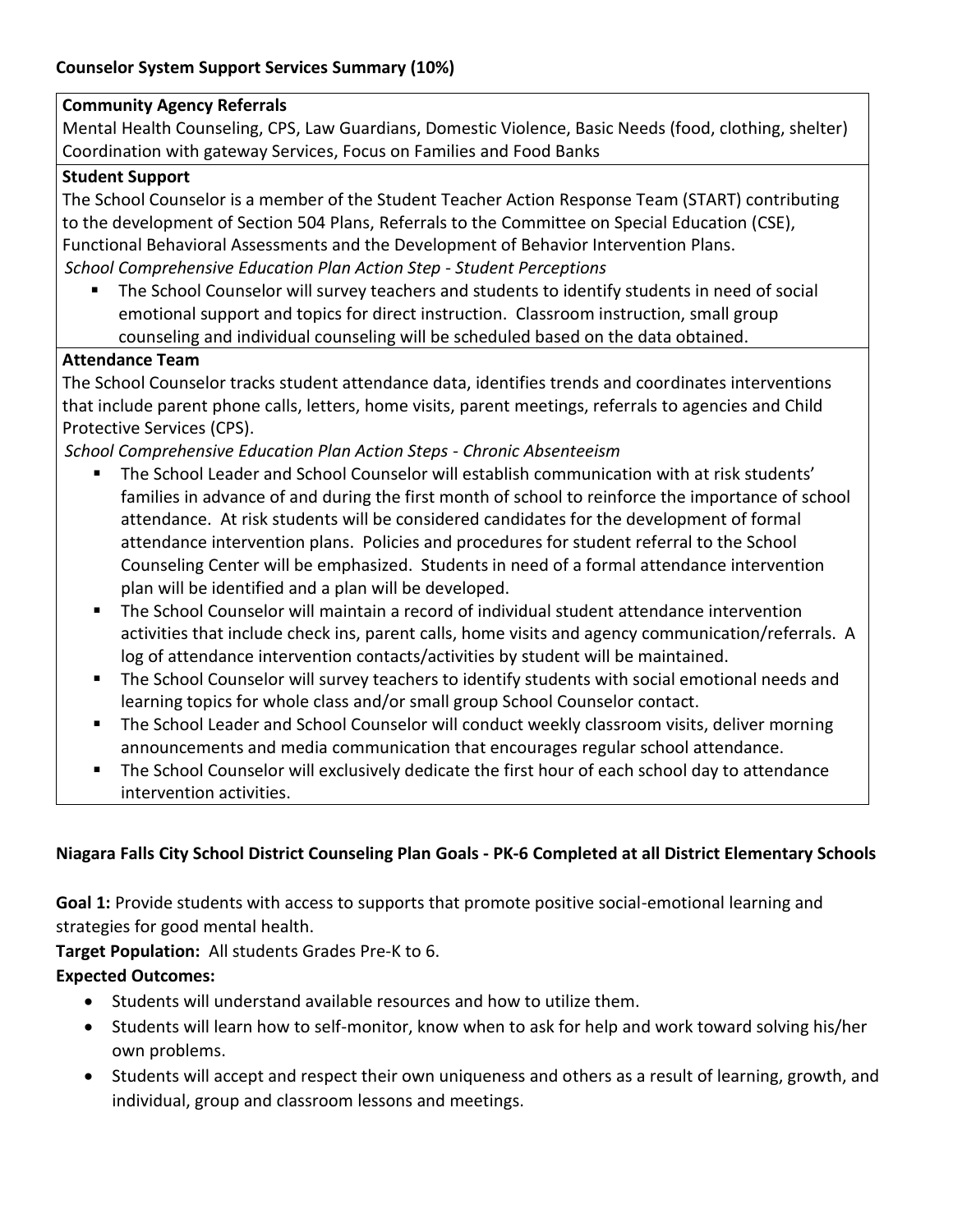#### **Evaluation:**

- Completion of individual goals.
- Counseling log
- If applicable: increased compliance with Tier 2 behavior plans.
- End of the year district survey.
- Student surveys
- Teacher surveys
- Counseling core curriculum lesson calendar with a variety of topics.

| <b>ACTIVITIES</b>             | <b>TARGET GROUP</b>     | <b>STAFF</b>             | <b>RESOURCES</b>           | <b>DATES</b>   |
|-------------------------------|-------------------------|--------------------------|----------------------------|----------------|
| Meet the Counselor            | All students            | <b>School Counselors</b> | <b>Introductory Lesson</b> | September      |
| <b>Classroom Lessons</b>      | All students            | <b>School Counselors</b> | Lessons & Character Traits | September-June |
| <b>Individual Counseling</b>  | Students as             | <b>School Counselors</b> | Gateway Longview           |                |
|                               | Referred                |                          |                            |                |
| <b>Small Group Counseling</b> | Students as             | <b>School Counselors</b> | Parent, Staff & Agency     | September-June |
| <b>Lunch Groups</b>           | Referred                |                          |                            |                |
| <b>START Meetings</b>         | Students as             | <b>START &amp; Staff</b> | PEP & Instructional Coach  | September-June |
|                               | Referred                |                          |                            |                |
| Liaison with Agencies         | Students and            | <b>School Counselor</b>  | B.E.S.T. Program, Gateway, | September-June |
|                               | <b>Families in Need</b> | Social Worker            | Northpointe Council, Be    |                |
|                               |                         | Dean                     | Cool Be in School, Foreign |                |
|                               |                         |                          | Language Services          |                |
| <b>Home Visits</b>            | <b>Students in Need</b> | <b>School Counselor</b>  | Be Cool Be in School,      | *As Needed     |
| <b>Parent Meetings</b>        |                         | Dean                     | Foreign Language Services  |                |
|                               |                         | <b>Classroom Teacher</b> |                            |                |
| Student of the Month          | <b>All Students</b>     | Staff                    | Parents                    | September-June |
| Conferences                   | <b>Students in Need</b> | Teacher,                 | Parent, Staff & Agency     | September-June |
|                               |                         | Psychologist, Social     |                            |                |
|                               |                         | Worker, School           |                            |                |
|                               |                         | Counselor,               |                            |                |
|                               |                         | Administration           |                            |                |
| <b>Tiered Intervention</b>    | <b>Students in Need</b> | School Counselor,        | Teacher, School            | September-June |
|                               |                         | <b>START</b>             | Psychologist, Staff,       |                |
|                               |                         |                          | Assessment data            |                |
| <b>Promotion of Services</b>  | All Students &          | School Counselor,        | School Counselor, Agencies | September-June |
| Best practices                | School                  | Social Worker,           |                            |                |
|                               | Community               | Dean                     |                            |                |
| <b>Character Counts</b>       | <b>All Students</b>     | All School Staff         | <b>Blue Tickets</b>        | September-June |

**Goal 2:** Provide the necessary resources and supports for all students to attend school regularly and to ensure that all students have equitable access to all school programs.

**Target Population:** All students Grades Pre-K to 6.

#### **Expected Outcomes**

- Students, parents and guardians will acknowledge that educational success depends on regular attendance.
- Student attendance rates will improve.
- Success in the classroom and school environment.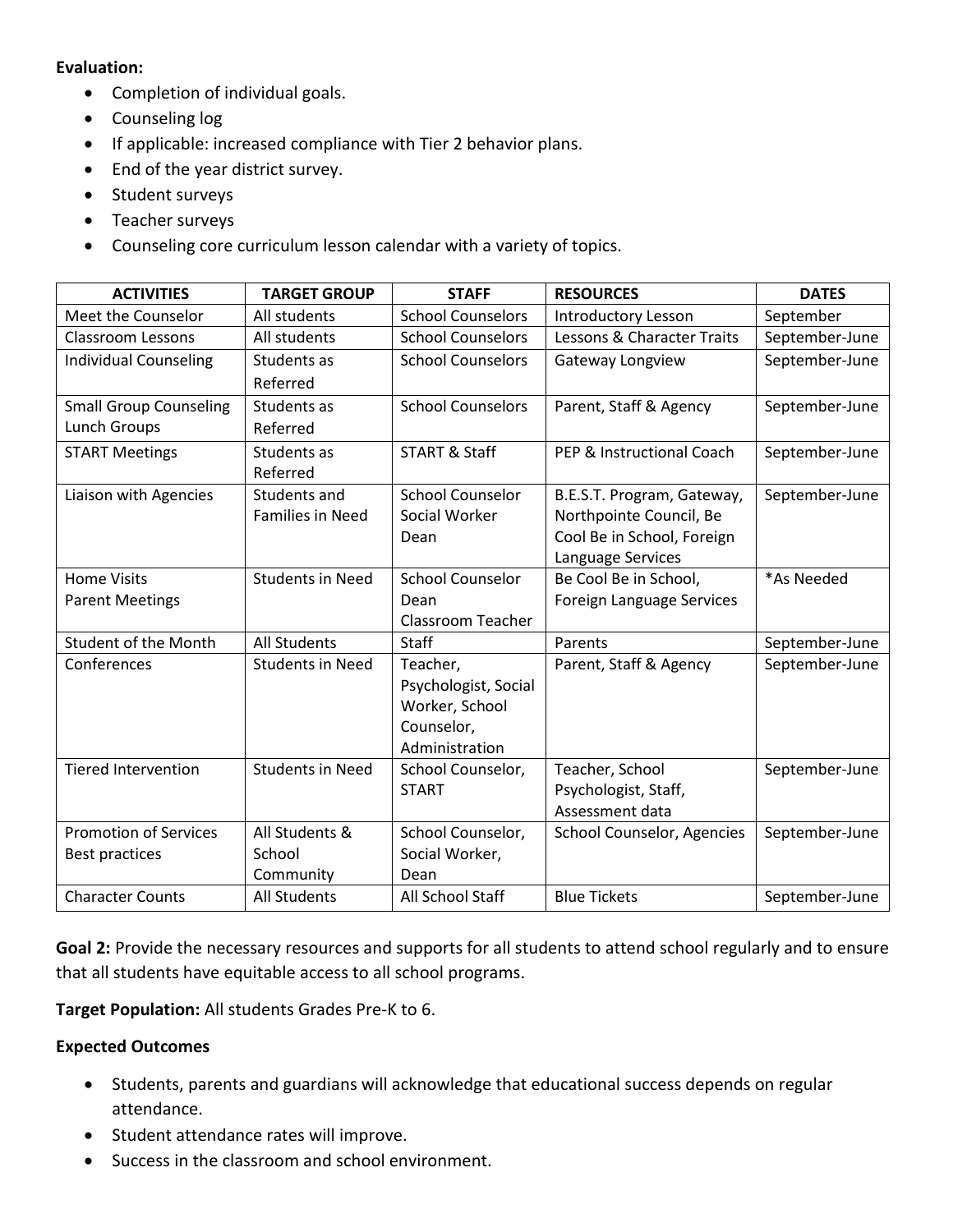#### **Evaluation:**

- Student attendance records.
- Increased student participation in school activities both during and after school.
- Counseling core curriculum lesson calendar with a variety of topics.

| <b>ACTIVITIES</b>        | <b>TARGET GROUP</b> | <b>STAFF</b>                      | <b>RESOURCES</b>           | <b>DATES</b>   |
|--------------------------|---------------------|-----------------------------------|----------------------------|----------------|
| Classroom Lessons        | All Students        | School Counselor, Social          | Lessons & Character Traits | September-June |
|                          |                     | Worker                            |                            |                |
| <b>Family Contacts</b>   | Students at Risk,   | Teachers, School                  | Phone Calls, Letters, CPS  | September-June |
|                          | Chronically         | Counselor, Social Worker,         | Home Visits, Agencies, Log |                |
|                          | Absent              | PSA, Administrator                |                            |                |
| Attendance Team          | All Students        | Administration, School            | Parent, Staff & Agency     | September-June |
|                          |                     | <b>Counselors, Social Workers</b> |                            |                |
|                          |                     | <b>PSA</b>                        |                            |                |
| Attendance               | Students at Risk,   | School Counselor, Social          | <b>START</b>               | September-June |
| Celebrations             | Chronically         | Worker                            |                            |                |
|                          | Absent              |                                   |                            |                |
| <b>Home Visits</b>       | Students in Need    | Social Worker, School             | Be Cool Be in School,      | *As Needed     |
|                          |                     | Counselor, Dean                   | Foreign Language Services  |                |
| <b>Attendance Awards</b> | All Students        | <b>School Counselor</b>           | <b>Attendance Data</b>     | September-June |
|                          |                     | PSA, Administrator                |                            |                |

**Goal 3:** To create a positive learning environment that promotes long-term academic and career success.

**Target Population:** All students Grades Pre-K to 6.

#### **Expected Outcomes:**

- Students in Pre-K to 6 will have the ability to set short and long-term goals.
- Students in grade 6 will have an idea of future career goals.
- Students in grade 6 will be orientated into what they can expect for Prep school.

#### **Evaluation:**

- Completion of individual goals for  $6<sup>th</sup>$  graders.
- Counseling core curriculum lesson calendar with a variety of topics.

| <b>ACTIVITIES</b> | <b>TARGET GROUP</b>     | <b>STAFF</b>             | <b>RESOURCES</b>                 | <b>DATES</b>   |
|-------------------|-------------------------|--------------------------|----------------------------------|----------------|
| Meet the          | 6 <sup>th</sup> Graders | <b>School Counselors</b> | Interest Inventory, Career Zone, | September &    |
| Counselor         |                         |                          | <b>Goals &amp; Workshops</b>     | On Arrival     |
| Classroom         | All students            | <b>School Counselors</b> | Lessons & Character Traits       | September-June |
| Lessons           |                         |                          |                                  |                |
| Transitional      | 6 <sup>th</sup> Graders | <b>School Counselors</b> | Prep School Counselors and Staff | May-June       |
| Workshop          |                         |                          |                                  |                |